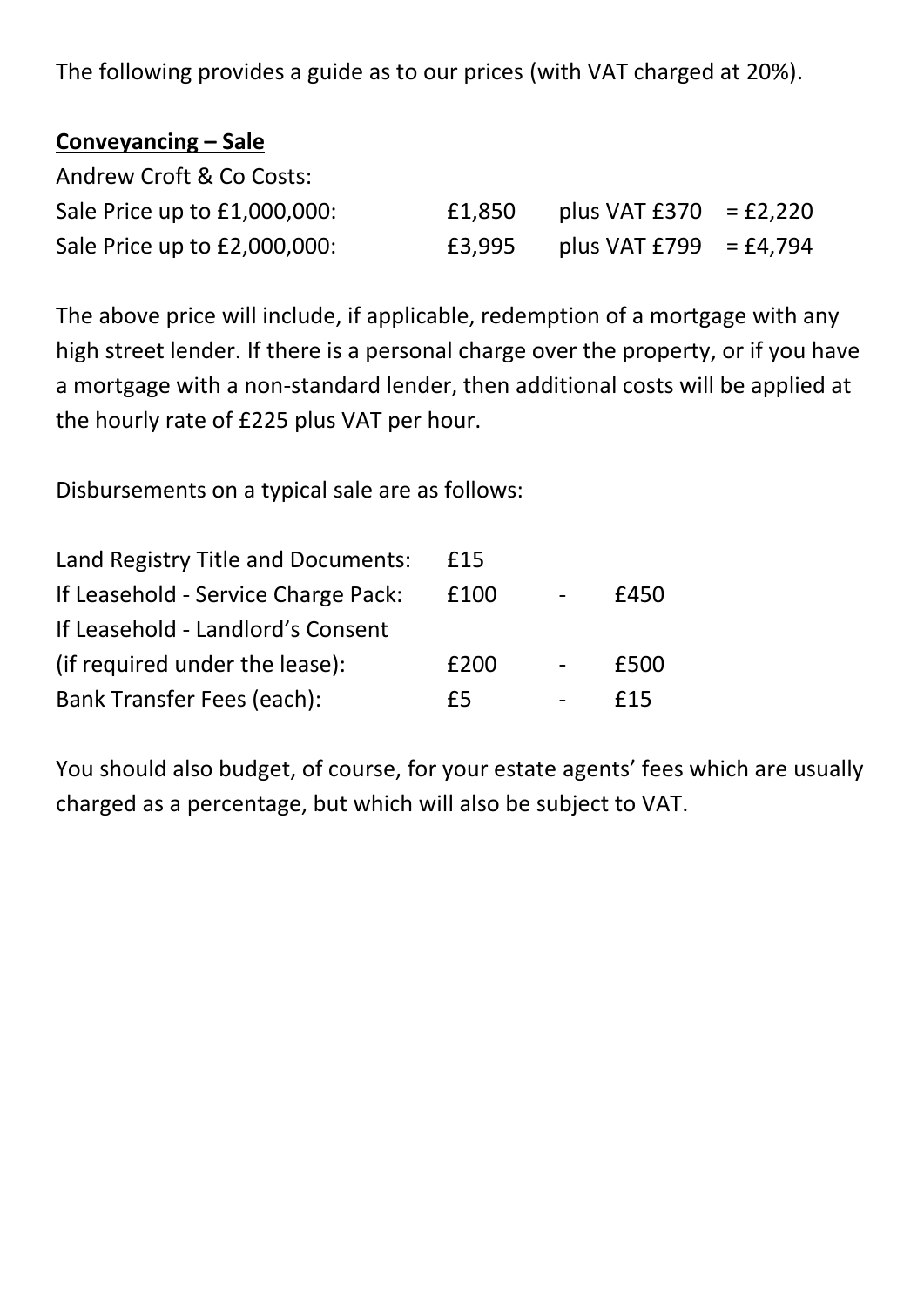## **Conveyancing – Purchase (No mortgage)**

| Andrew Croft & Co Costs:     |        |                          |  |
|------------------------------|--------|--------------------------|--|
| Sale Price up to £1,000,000: | £2,695 | plus VAT $£539 = £3,234$ |  |
| Sale Price up to £2,000,000: | £4,695 | plus VAT $£939 = £5,634$ |  |

We generally do not act for any lenders and the above costs are based on you being a "cash purchaser". In the event that you have a mortgage and would like us to act for you, you will be expected to pay the lender's conveyancers fee which we estimate will be between £175 to £1,000 plus VAT.

In addition to Stamp Duty Land Tax, which is based on various factors, disbursements on a typical purchase are as follows:

| <b>Conveyancing Searches:</b>    | £400 | $\overline{\phantom{a}}$ | £500 |
|----------------------------------|------|--------------------------|------|
| Land Registry Fees:              | £40  |                          | £455 |
| Land Registry Protection Search: | f4   |                          |      |
| Bank Transfer Fees (each):       | £5   |                          | £15  |
| If Leasehold, Notice Fee:        | f5   |                          | £250 |

We suggest that you budget for an additional amount of £1,000 to cover the additional legal and other costs in respect of leasehold property, which will become known during the transaction. You will also be expected to refund the seller any service charges, buildings insurance and ground rent that they have paid for the service charge year in which completion of your purchase takes place.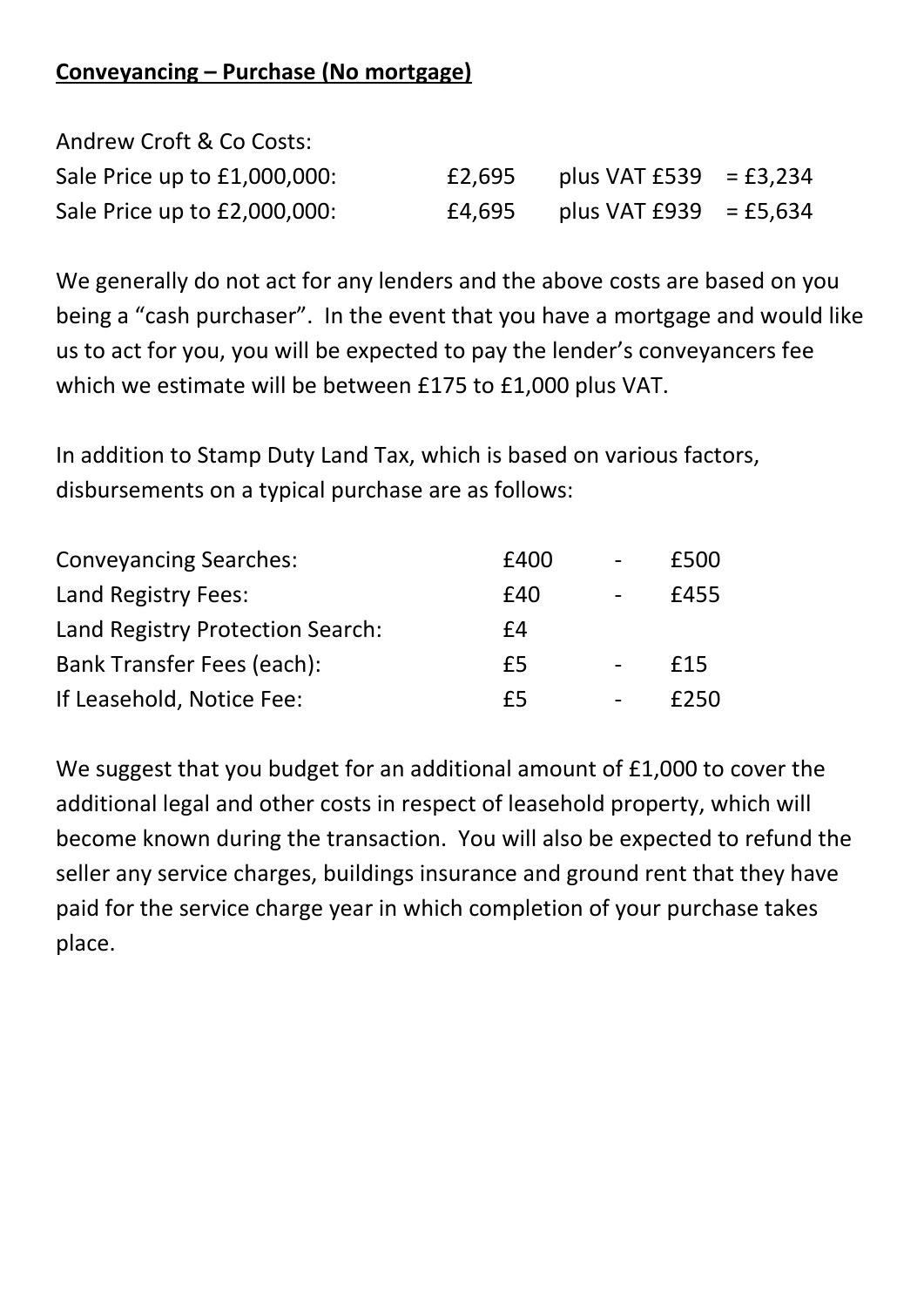## **Probate (Non-Contentious) Matters**

Our probate fees depend on the complexity and time involved. In matters where there is no Property, and perhaps 2 – 4 bank and savings account, our fees would begin at £4,500 plus VAT of £900 (minimum fee)

In respect of Probate matters where Property is involved, or if a smaller estate is more complex, and the Inheritance Tax Return is via the short form (IHT205) we charge 1.5% of the Gross Value of the Estate plus VAT. These usually are smaller estates worth less than the current IHT threshold, which in the case of the deceased being a widow, and leaving the "family home" to their children, this would be on most estates worth up to £900,000 (£950,000 from 5 April 2019).

For example, on an estate that is worth £675,000 where Husband died several years ago leaving everything to his spouse, when the spouse dies, the estate is calculated and shows there is a property worth £500,000 and savings and bank accounts containing £175,000 with debts of, perhaps, £10,000 to cover the funeral and any outstanding utilities. The Net Value of the Estate would be £665,000 and our fee would be 1.5% of this equating costs of £9,975 plus VAT of £1,995.

In respect of Probate matters where the longer form IHT 400 and several additional schedules will be required to be completed, is returned, usually (but not in all cases) where Inheritance Tax is paid, our fees are charged at 2.5% of the Gross Value of the Estate plus VAT.

For example, a single person, with no children, owning a flat worth £350,000, several bank, savings and investments accounts containing £200,000, shares held worth £75,000 making a total estate worth £625,000, and debts of £10,000 providing a Net Value of the estate of £615,000. Inheritance Tax would be due in the sum of £116,000 (as the taxable estate is calculated as being £615,000 - £325,000 IHT Threshold = £290,000). Our costs will be 2.5% of £615,000 equating to £15,375 plus VAT of £3,075.